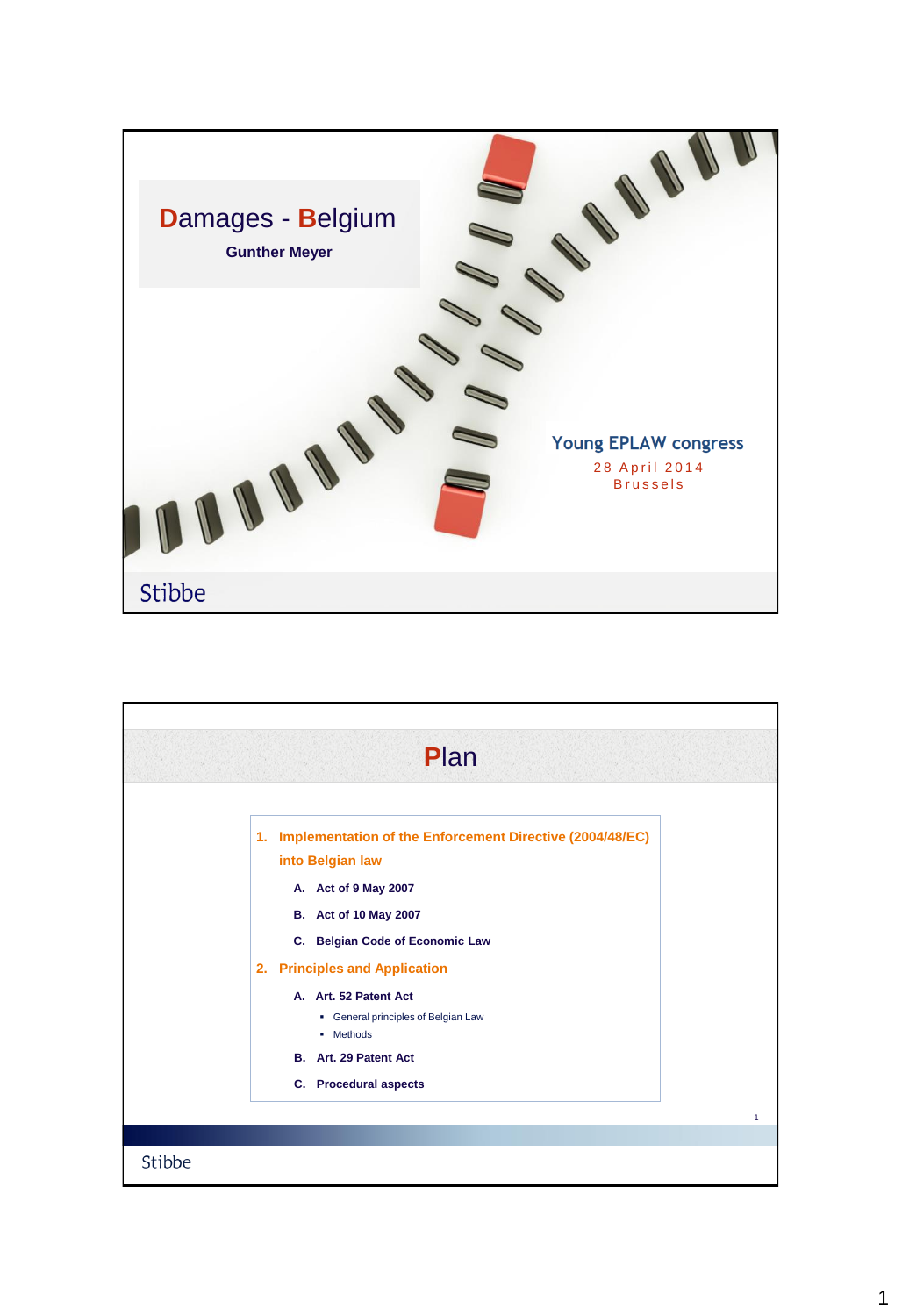## **1.** Implementation of the Enforcement Directive (2004/48/EC) into Belgian law

## **Introduction**

- **The Enforcement Directive (2004/48/EC) has been implemented in Belgium by 2 different Acts :** 
	- Act of 9 May 2007 on civil law aspects of the protection of IPRs
	- Act of 10 May 2007 on judicial law aspects of the protection of IPRs

## **Purpose of these 2 Acts:**

- To modernize the civil and judicial Belgian legislation concerning the enforcement of IPRs
- To centralize the competences of Courts concerning IPRs

Stibbe



2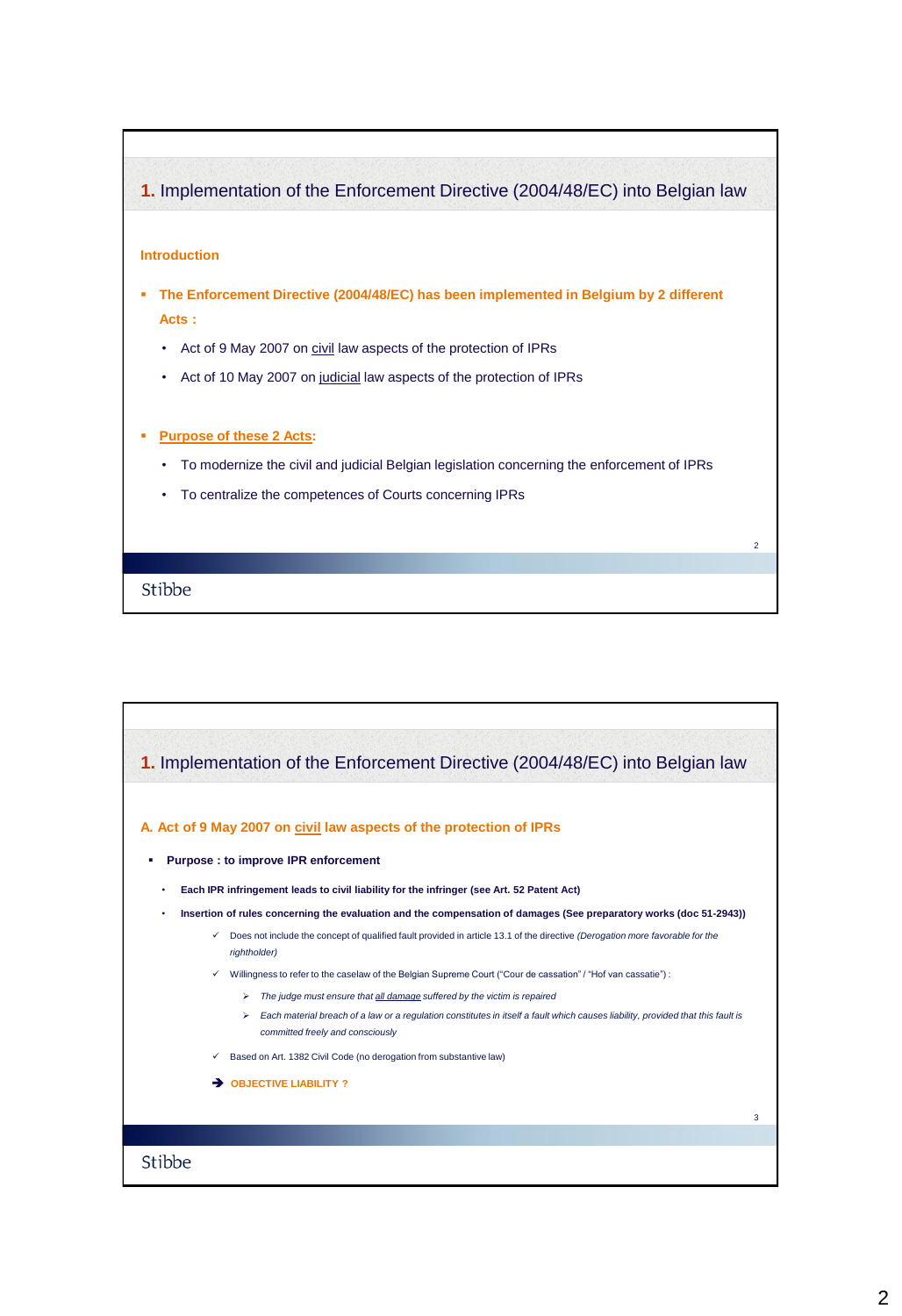

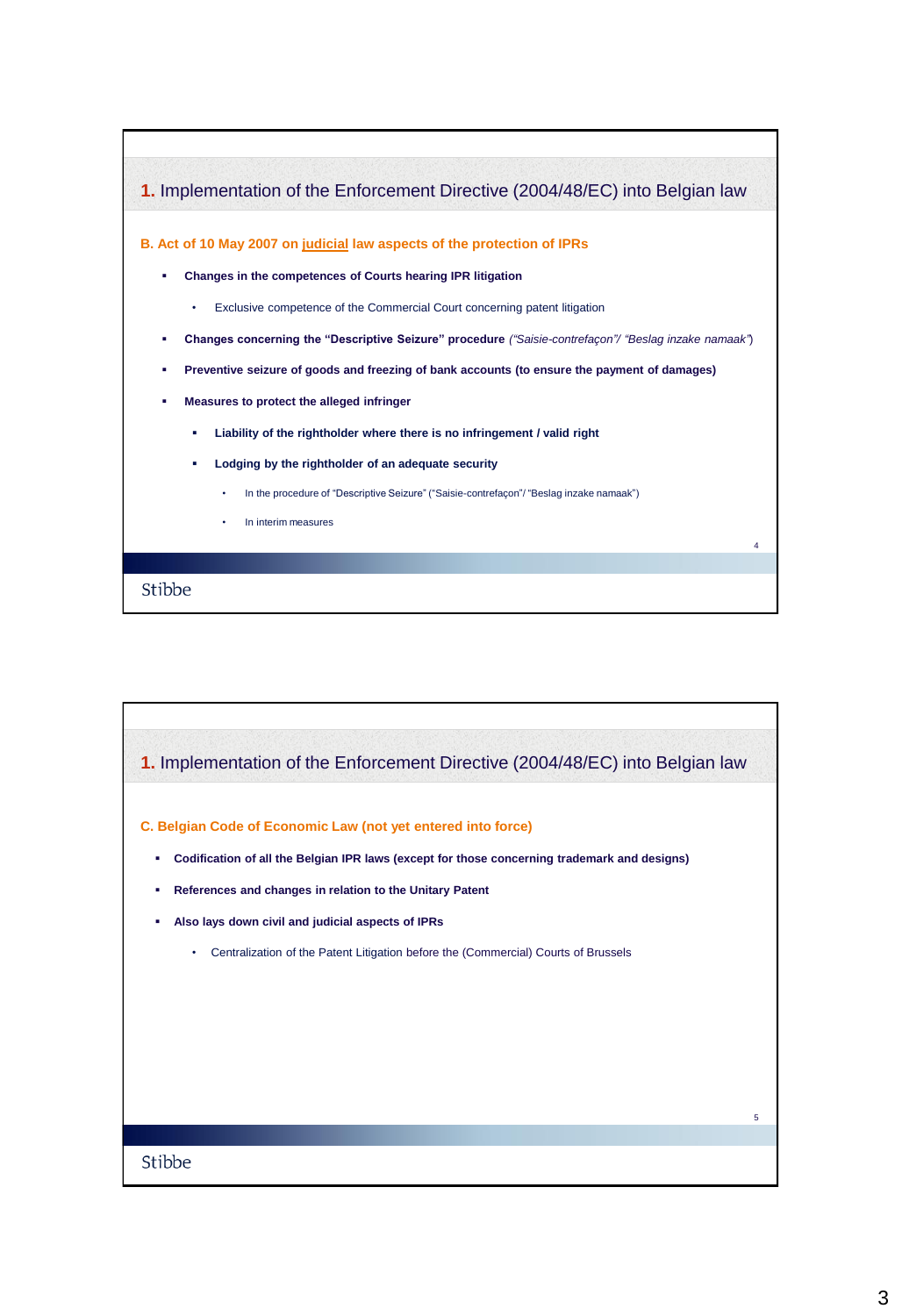|        | Plan                                                                                                                                                                                                                                                                                                                                |  |
|--------|-------------------------------------------------------------------------------------------------------------------------------------------------------------------------------------------------------------------------------------------------------------------------------------------------------------------------------------|--|
|        | 1. Implementation of the Enforcement Directive (2004/48/EC)<br>into Belgian law<br>A. Act of 9 May 2007<br>B. Act of 10 May 2007<br>C. Belgian Code of Economic Law<br>2. Principles and Application<br>A. Art. 52 Patent Act<br>• General principles of Belgian Law<br>• Methods<br>B. Art. 29 Patent Act<br>C. Procedural aspects |  |
|        |                                                                                                                                                                                                                                                                                                                                     |  |
|        |                                                                                                                                                                                                                                                                                                                                     |  |
| Stibbe |                                                                                                                                                                                                                                                                                                                                     |  |

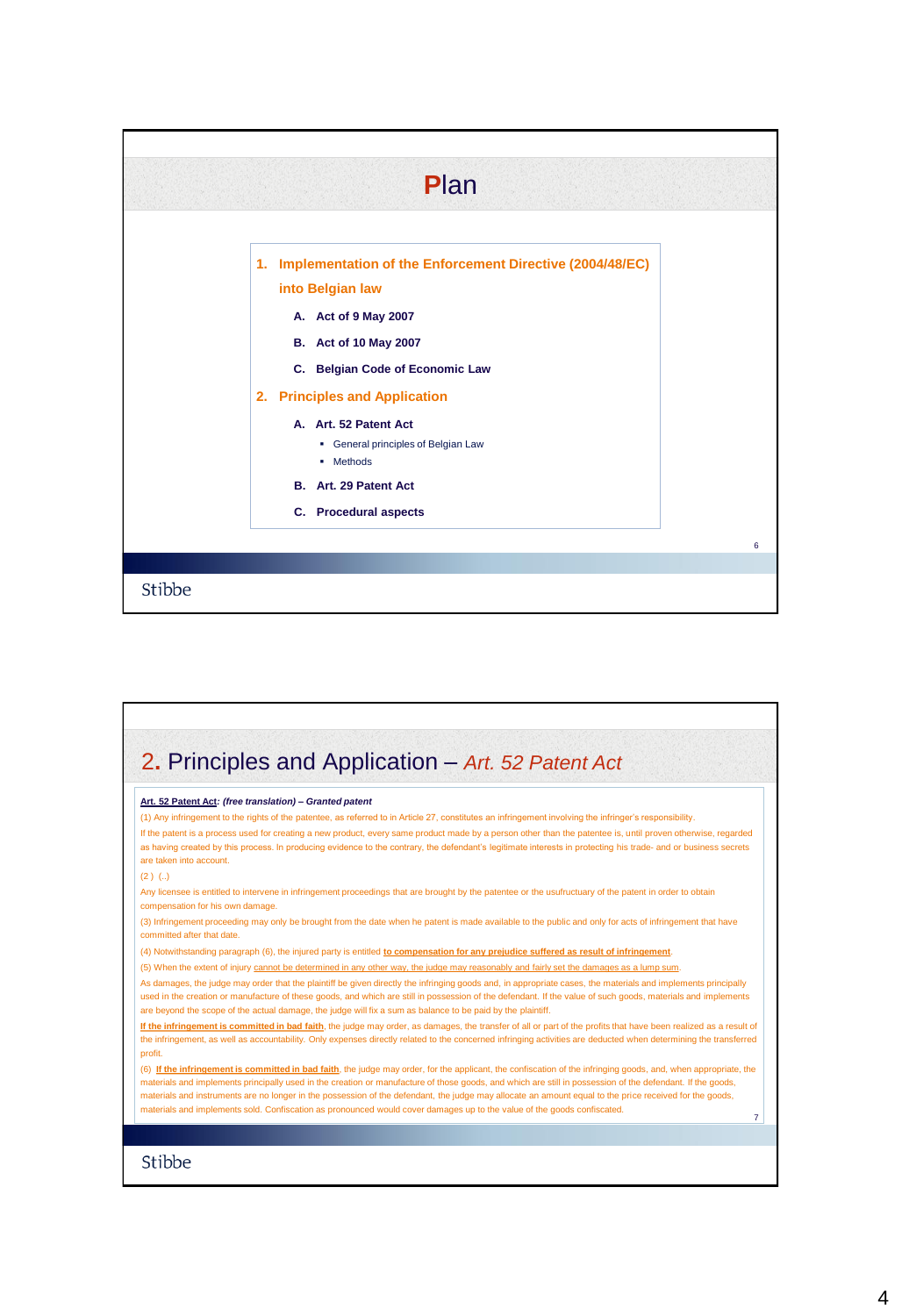

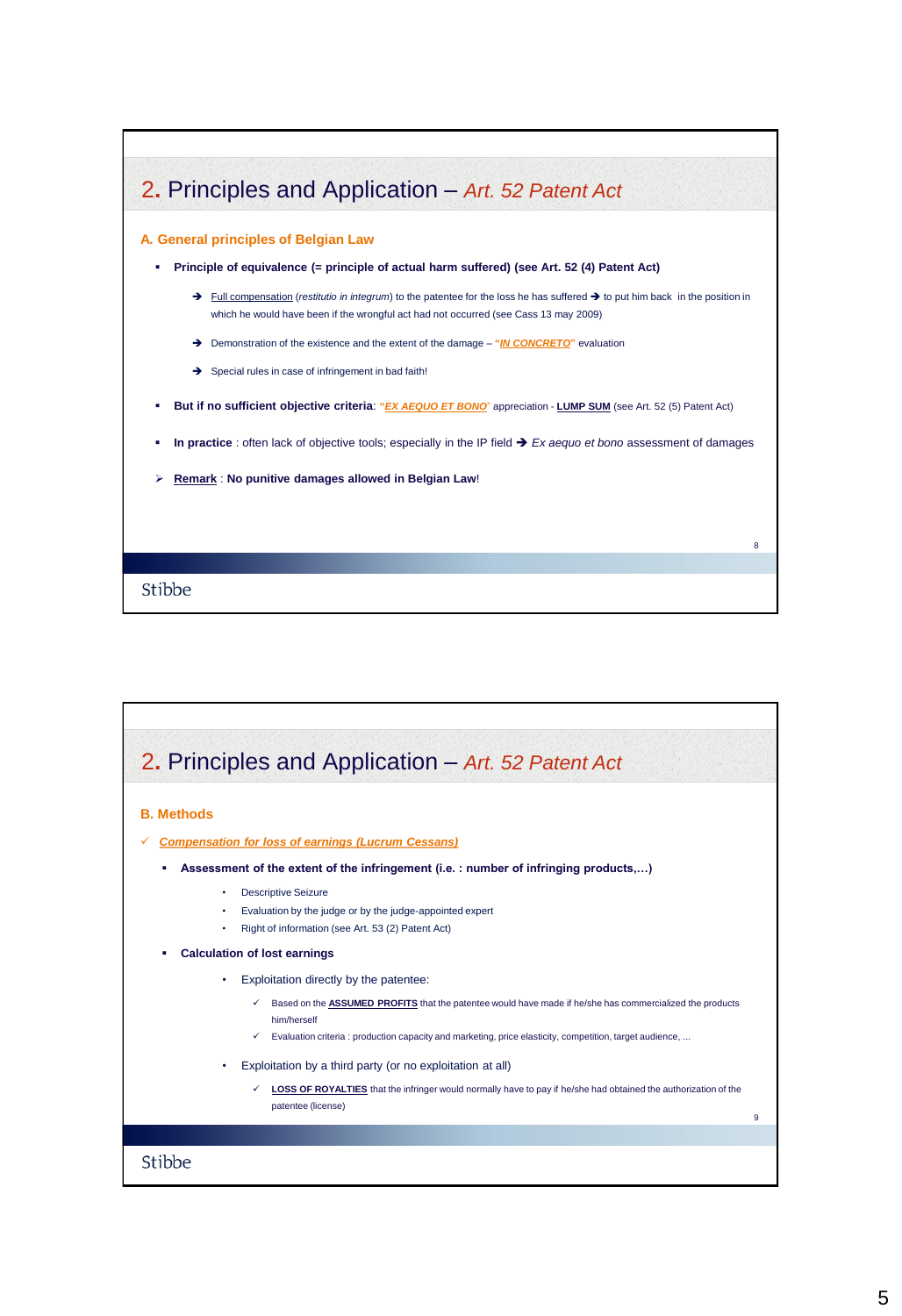

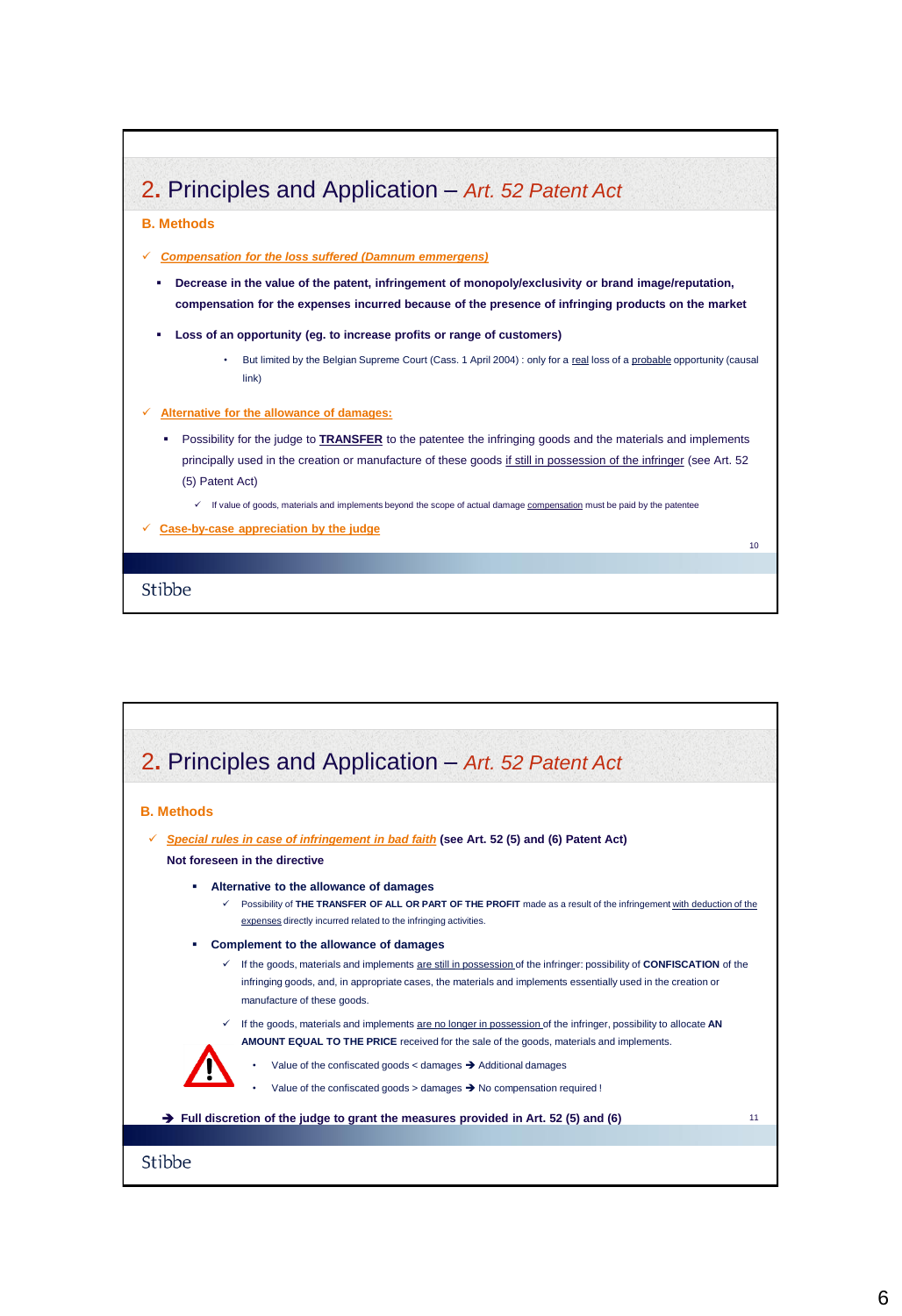

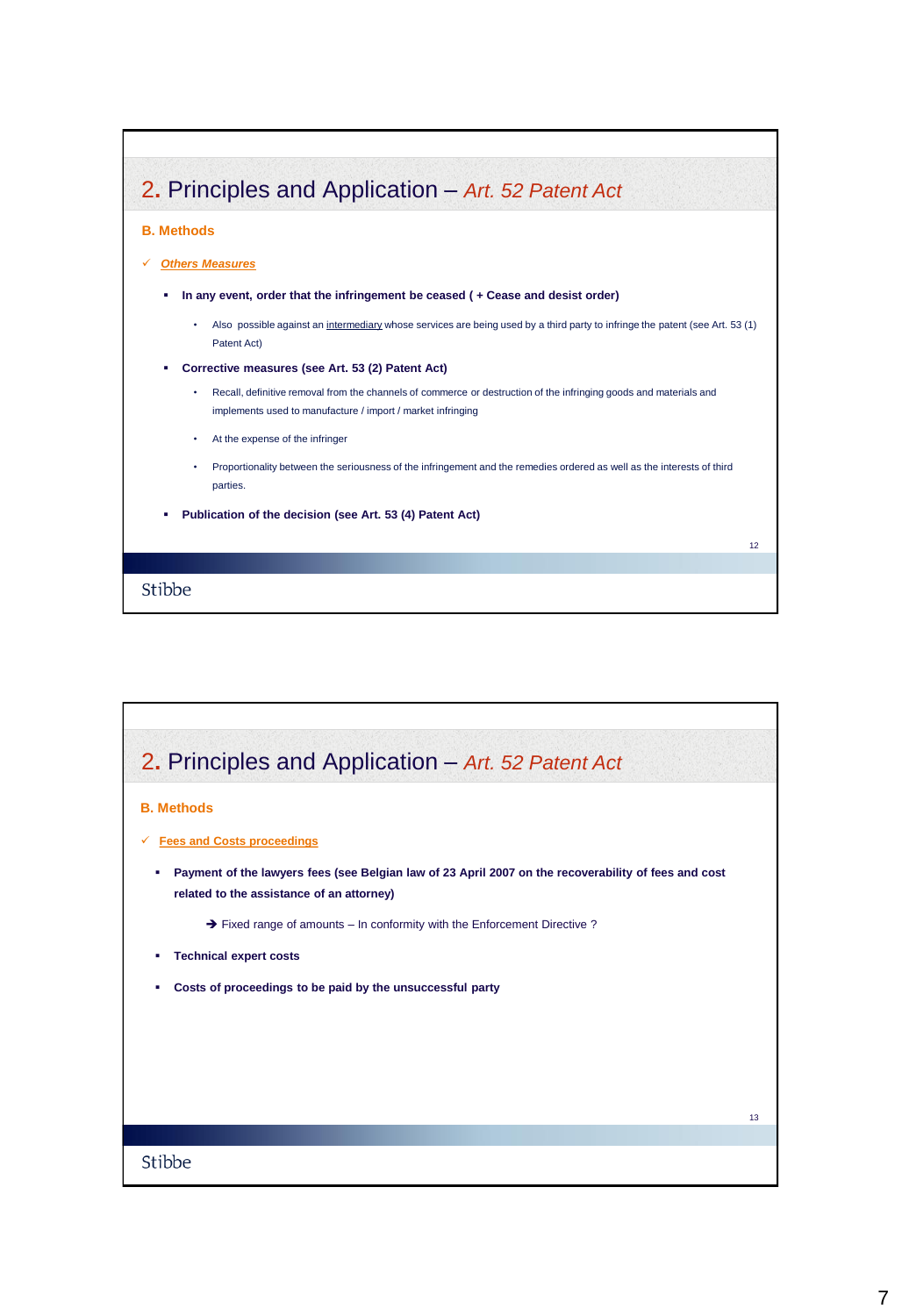

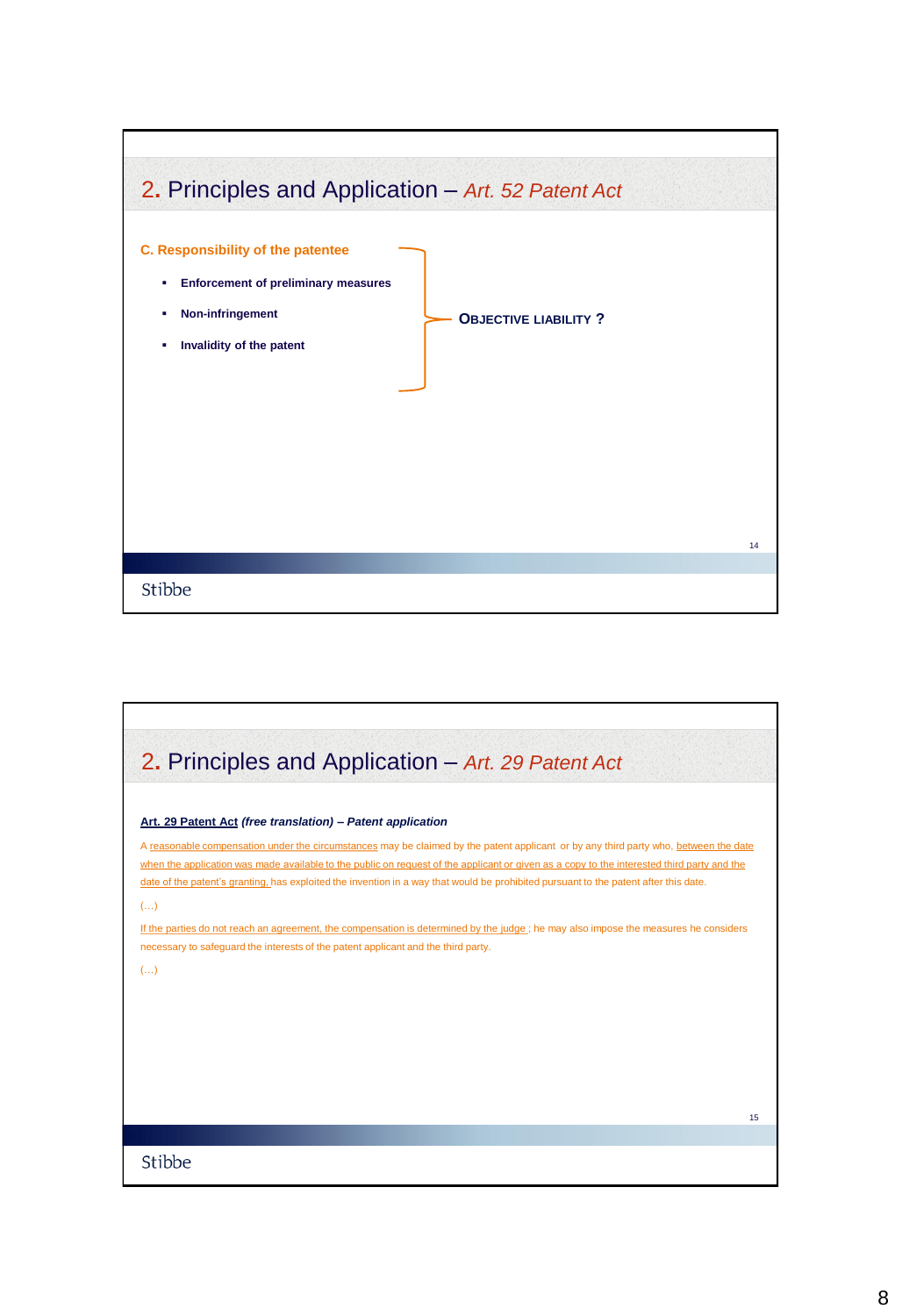